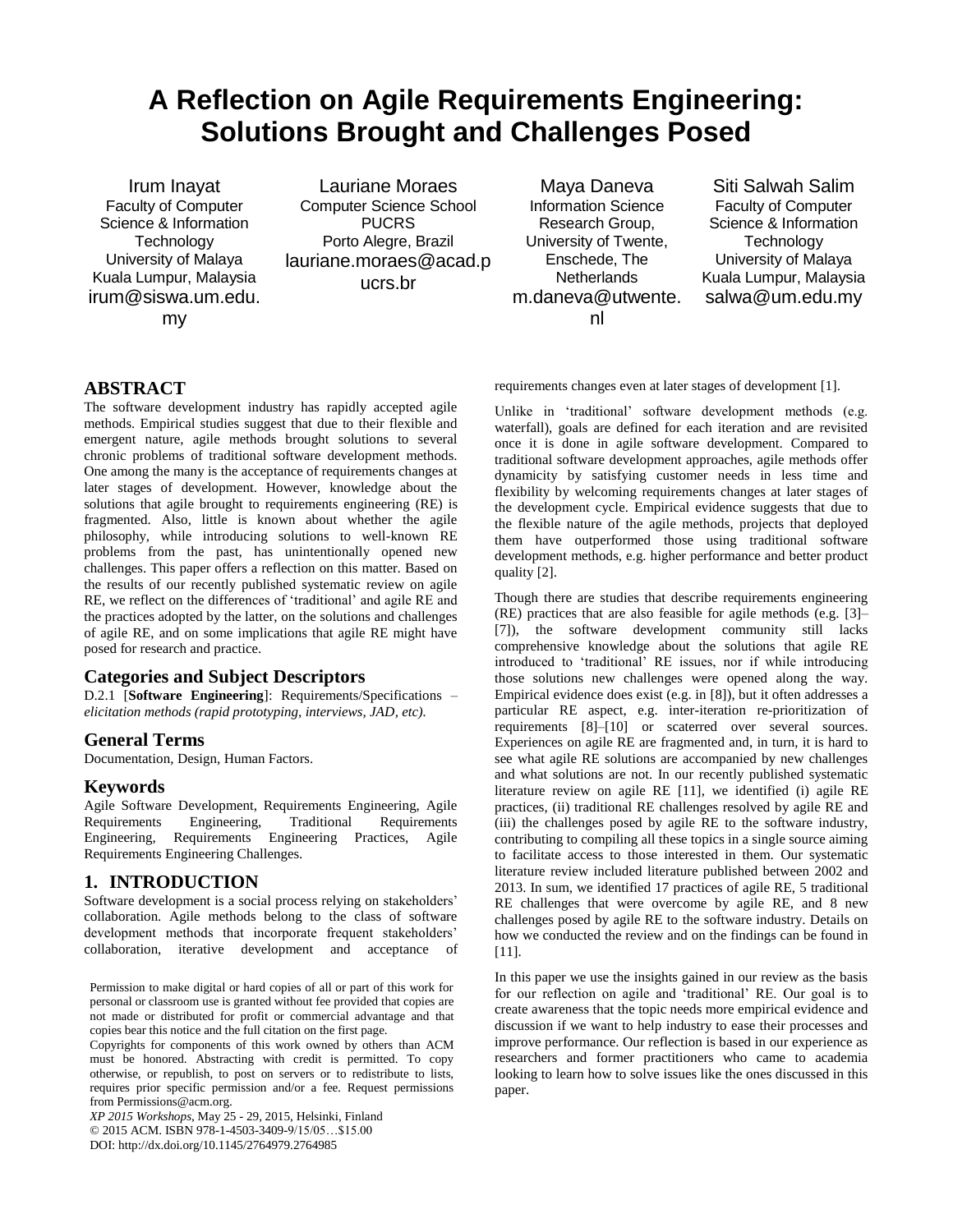|  |  | Table 1. Comparison of traditional and agile RE |  |  |  |  |
|--|--|-------------------------------------------------|--|--|--|--|
|--|--|-------------------------------------------------|--|--|--|--|

| <b>Traditional Methods</b>                                                                                                                                                                         | <b>Agile Methods</b>                                                                                                                                                                                                          |  |  |  |
|----------------------------------------------------------------------------------------------------------------------------------------------------------------------------------------------------|-------------------------------------------------------------------------------------------------------------------------------------------------------------------------------------------------------------------------------|--|--|--|
| RE processes [12]                                                                                                                                                                                  |                                                                                                                                                                                                                               |  |  |  |
| Focused on gathering all the<br>requirements and preparing<br>the requirements specification<br>before the design phase                                                                            | Iterative requirements<br>development throughout the<br>development cycle                                                                                                                                                     |  |  |  |
| Models [2][13]<br>Value fully specified<br>problems, rigorous planning,<br>pre-defined processes, and<br>documentation to support the<br>development of activities and<br>to record decisions made | Value individuals and<br>interactions over processes;<br>working software<br>over<br>comprehensive<br>documentation; customer<br>collaboration over contract<br>negotiation; and responses to<br>change over following a plan |  |  |  |
| Planning [2][13]                                                                                                                                                                                   |                                                                                                                                                                                                                               |  |  |  |
| Process activities are planned<br>in advance and progress is<br>measured against the plan                                                                                                          | Planning is incremental and<br>is easier to change processes<br>to reflect new decisions based<br>on identified working needs                                                                                                 |  |  |  |

The remainder of the paper is organized as follows: Section 2 explains the key differences between traditional and agile RE. Section 3 describes the adopted practices of agile RE. Section 4 explains the challenges of traditional RE resolved by agile RE. Section 5 introduces the new challenges posed by agile RE to the software industry. Section 6 concludes the paper and defines implications for practitioners.

# **2. TRADITIONAL VS AGILE REQUIREMENTS ENGINEERING**

In this section, traditional and agile RE are discussed with respect to their differences. Some of the main differences of traditional and agile RE are summarized in Table 1.

## **2.1 Traditional Requirements Engineering**

Requirements reflect the needs of customers for a system that serves a certain purpose, e.g. controlling a device, placing an order, or finding information. The process of finding out, analyzing, documenting and checking these 'services' and their related constraints is called RE [13]. The aim of RE is to help the software team to know what to build before system development starts in order to prevent costly rework. RE refers to all software life-cycle activities concerning requirements [14] i.e. elicitation, analysis and negotiation, documentation, validation, and management [13][14]. RE when considered in such context and while using 'traditional' software development methods such as the waterfall model is termed 'traditional RE' [4].

In traditional requirements elicitation, users are involved in gathering requirements; plus, elicitation also includes understanding the application domain, business needs, system constraints, stakeholders and the problem the software system is expected to solve as a whole. Then, the elicited requirements are analysed for necessity, consistency (requirements should not be contradictory), completeness (no service or constraint is missing), and feasibility (requirements are feasible in the context of the budget and schedule available for the system development) through JAD sessions, prioritization, and modelling to resolve conflicts. The selected requirements are then written down in a requirements document to communicate what was defined to stakeholders and developers. Requirements are next validated to

confirm the customers' real needs in order to avoid errors in a requirements document that can lead to extensive rework if discovered during development or after the system is in service. Last is the requirements management phase which deals with changes in requirements originated by changes on the stakeholders' understanding of what the system is expected to do that happen during the software development process. The system requirements must then also evolve to reflect this changed problem view and this is done through requirements management. Such changes are not welcomed and are often source of rework, delays and lack of satisfaction from the customer in the end.

However, in agile software development methods agile teams take a set of certain requirements, called user stories [16] in each iteration (called sprint) and develop a workable output to gather customer's feedback for rework if not satisfactory and start the next iteration with the rest of user stories. The fixes of the previous iteration with the development of the current one are done simultaneously. Therefore, we can see that agile methods are iterative, emergent and flexible to cater changes in requirements differently as compared to the linear approaches of traditional software development [17][18].

# **2.2 Agile Requirements Engineering**

Agile methods are emergent and exploratory in which "knowing and action" are simultaneous [19] and are driven by business value and cost (return on investment) and not by the completeness of the implemented requirements [20]. This inseparable relation between eliciting user needs and developing them at the same time makes agile methods different from linear sequence following traditional methods [19] by offering more business value [21]. This difference in the theme of agile methods and traditional software development methods intrigues an interesting question: *How requirements are done in agile methods?*

In the past decade, the merging of agile methods and RE has been debated a lot. However, the question of which steps to follow to deal with user requirements in agile methods from scratch still needs attention. Though there are a handful of studies (e.g. JAD based requirements gathering in agile methods [22]) that describe how requirements are carried out in an agile way, still a consolidated view of agile RE to facilitate practitioners' understanding is needed. Therefore, we start by presenting a consolidated view of on how to perform RE activities in agile methods based on literature sources [12][23][24][25][26]. Agile methods involve continuous planning [27], i.e. release planning, iteration planning and task level planning. Iteration planning is done for each iteration that spans from 1 to 3 weeks. It involves user story estimation, acknowledgement of the accomplishments of the previous iteration and determining overall progress and goals for the next iteration. Release plan is done for each release in which iteration length is decided, developers and customers unanimously decide what will be in a particular iteration; velocity points are determined per iteration. Task level planning involves the breaking down of user stories into subsequent tasks, allocation of tasks among team members and focus is put on implementation issues. The overall agile RE process is explained below.

## *2.2.1. Role modeling*

Role modeling of agile team comes first. It involves stakeholder identification, defining stakeholder involvement level, and building stakeholder trust [25]. It is foremost to identify stakeholders to ensure: (i) who is going to define the project scope, (ii) who is going to decide the budget and timing issues, (iii) who will maintain the business and development team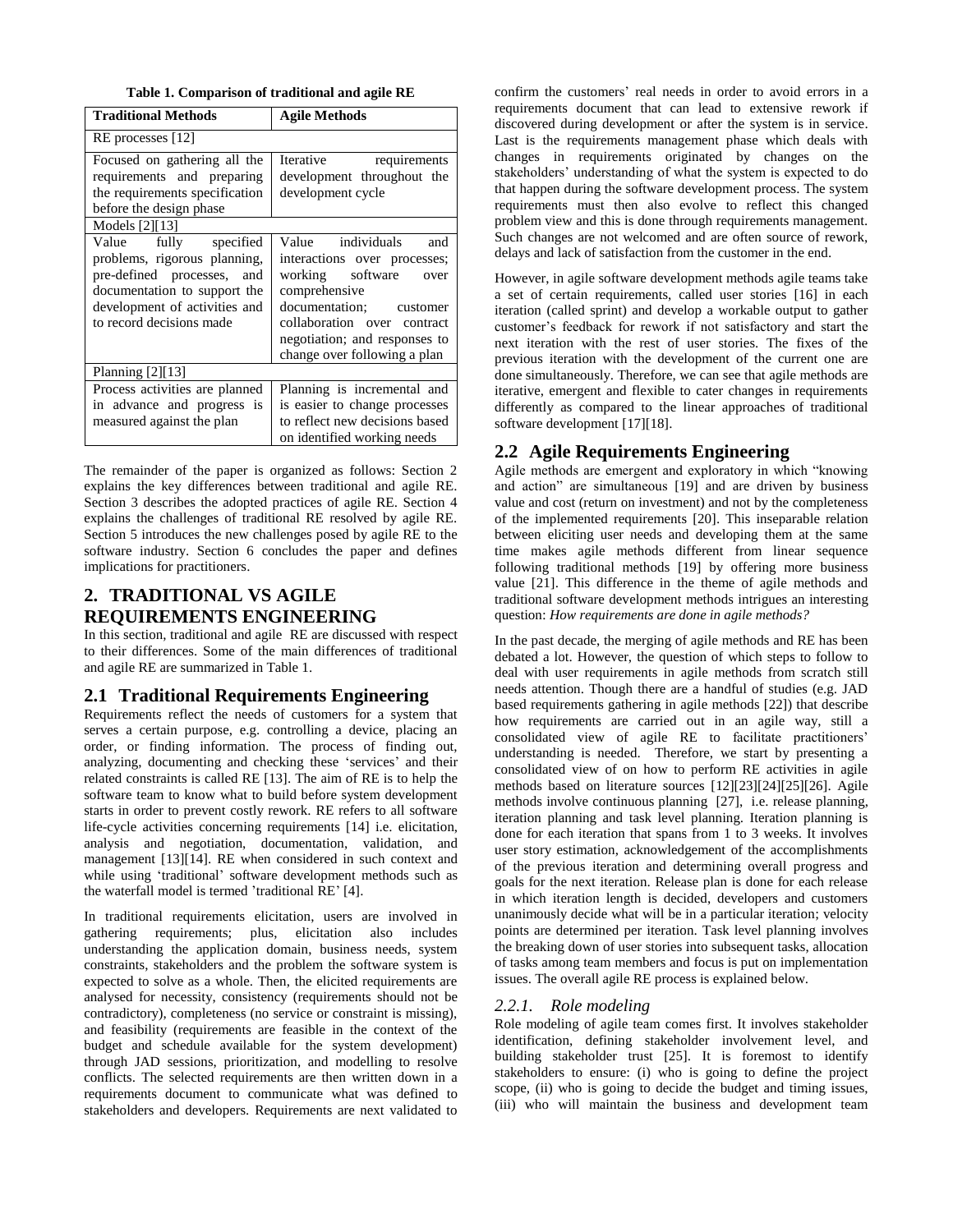relationship, (iv) who will provide support to the teams, and (v) who will be the system users, among others. The stakeholders are then classified into categories based on their interaction level with the team and product. This creates user personas that eventually help in role modeling. Roles are defined and their needs are allocated with respect to potential system usage as user stories. It also involves dealing with proxy roles or customer representatives from the business stakeholders. Therefore, in this phase stakeholder roles, responsibilities, and needs are decided upon.

#### *2.2.2. User story creation*

User story is defined as a unit of functionality in agile methods. It specifies the customer requirements in a brief and concise way. User stories are not detailed like the traditional requirements specifications. They are short, direct and understandable by the stakeholders. The large and complex user stories are split into smaller ones based on ease of implementation. In this section, user story gathering, writing and acceptance testing of user stories are explained.

#### *2.2.2.1. User story gathering*

User story gathering goes on throughout the project in agile methods because user requirements keep on evolving, coming and going throughout the project. Therefore, user story evolving, elicitation, and development keep on going in an iterative manner. User stories are gathered through questionnaire, interviews, observations and workshops, and written in story cards. According to the proposed methods (e.g. [23]) non-functional requirements (NFRs) are also elicited from the customers side-byside the functional requirements. So NFRs are also gathered through questionnaires, workshops and observation methods.

#### *2.2.2.2. User story writing*

User story writing workshops are arranged in which development team and customer jointly write the user stories. Such workshops are arranged in the beginning of each planned release. Estimation and priorities are not associated with the user stories at this stage. Low fidelity prototypes are designed to properly translate user demands into user stories for development.

#### *2.2.2.3. Acceptance testing user stories*

Tests are created and applied for each of the defined user stories. These tests confirm the correctness of the user stories. In addition, acceptance tests add to the usability and functionality of the user story. The acceptance tests make all the possible stones unturned where customer's imagination might go. These acceptance tests determine the completeness of a user story implementation. In practice, acceptance tests are small notes written at the back of story cards.

#### *2.2.2.4. User story estimation*

To measure the story points, agile teams allocate points to the stories and use these arbitrary values to measure the effort required to complete that user story. These points can be allocated in many ways based on the team's preferences. In most cases, project managers define a story point complexity range as a Fibonacci series (for example, 1, 2, 3, 5, 8). Another way is to pick a small reference story and estimate the other ones with reference to that using the Delphi estimation technique known as "planning poker" [27]. The stories are rated and reviewed before entering the next phase of prioritization.

#### *2.2.2.5. User story prioritization*

User stories are prioritized before iteration. The user stories are prioritized in terms of ranking (i.e. ordered as first, second and third) and also as group (i.e. 'high priority', 'low' and 'medium'). The high priority user stories are recorded in the product backlog and used as a guide to carry out the development work. Customers perform the prioritization task based on their understanding of the business value the user stories will bring using various techniques (e.g. dynamic reprortization of requirements [8], value-based requirements priortization [9] client-driven requirements prioritization [28], and risk-based requirements priortization [29]) but with due input from the development teams.

#### *2.2.2.6. Disaggregating into tasks*

The user stories are divided into smaller tasks for ease of development. The stories that are fairly small are highly interdependent are implemented as they are. Teams divide the user stories based on their own personal instinct and criteria.

#### *2.2.2.7. User story allocation*

The user stories divided into tasks are allocated to the developers. This is decided during planning meetings. Agile teams perform these allocations based on their consensus and discussion.

Our reflection on evidence published in empirical studies helped us create an overall picture of how agile RE happens across projects and organizations. Each iteration repeats the same process of user story creation, prioritization, estimation and implementation and the final output is shared with the customer to gather feedback and improve the product through retrospectives. Unlike in the phase-driven linear traditional RE, clients' changes can be accommodated at any time during the development lifecycle. Involving customer in user story prioritization also reduces the chances of incoming change requests that often. It also helps customers to make realistic expectations from the output of each iteration. Therefore, significant differences can be seen in the process of carrying out RE activities in agile methods as compared to the traditional methods. The flow of activities described in this paper defines the agile way of dealing with requirements. It invites the researchers to provide empirical results by conducting studies in agile based software development environments. In addition, the empirical evidence and experimental results will help shape up this process and flow of activities in a better manner.

# **3. ADOPTED PRACTICES OF AGILE REQUIREMENTS ENGINEERING**

In our recent systematic review on agile RE [11] we identified 17 agile RE practices from literature. These practices are summarized in Table 2. In particular, we found several traditional RE practices particularly used for requirements gathering (i.e. observations, interviews, workshops) used for user story elicitation and creation in agile methods [3]. In addition, there are several other traditional RE practices used in agile RE such as customer involvement [17], face-to-face communication [7][8], requirements modeling [6] using techniques like goal-sketching [6]. Agile methods strongly advocate stakeholders' collaboration so customer involvement and face-to-face communication is an integral part of project development.

In particular, agile RE practices include user stories based on customer demands, user story prioritization [7][8] continuous planning, pairing [7][8], change management [4], cross functional teams, prototyping, testing before coding, review meeting, acceptance tests [30], and shared conceptualization [31]. Moreover, agile method propose iterative development of requirements to help making requirements less fragile [4].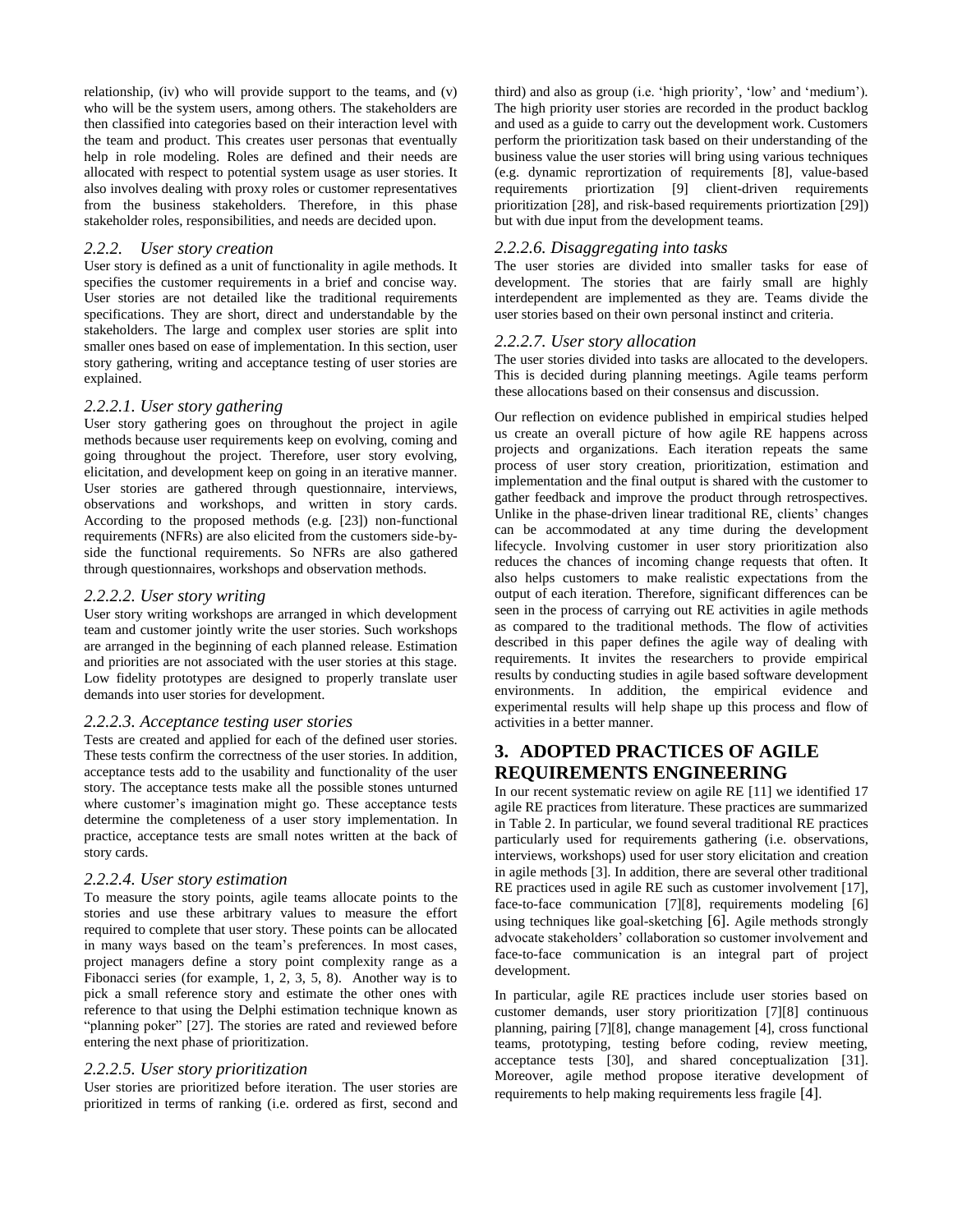**Table 2. Summary of agile RE practices [11]** 

| <b>Practice</b>                   | <b>References</b>  |
|-----------------------------------|--------------------|
| Acceptance tests                  | [4][5]             |
| Change management                 | [4][5]             |
| Code refactoring                  | [39]               |
| Cross-functional teams            | [32]               |
| Customer involvement              | [29][4][5]         |
| Face-to-face communication        | [4][5][17][33]     |
| Iterative requirements            | [4][5][33]         |
| Pairing for requirements analysis | [40]               |
| Prototyping                       | [4][5][36]         |
| Requirements management           | [4][5]             |
| Requirements modelling            | $[6]$ [38]         |
| Requirements prioritisation       | [4][5][29][33][35] |
| Retrospectives                    | [4][5][33]         |
| Review meetings acceptance tests  | [4][5]             |
| Shared conceptualisations         | [31]               |
| Testing before coding             | [4][5][33][37]     |
| User stories                      | [34][32]           |

Furthermore, agile methods proclaim iterative and gradual detailing of requirements [32] with continuous planning and retrospectives after each iteration. Prototyping helps the customer to provide feedback on requirements and enhances quicker feedback [5] . Therefore, we can say that these RE practices including traditional RE practices and practices particularly used in agile methods equally contribute to requirements development in agile project development.

# **4. TRADITIONAL RE CHALLENGES RESOLVED BY AGILE RE**

Agile methods tend to solve several issues of traditional RE due to flexibility and dynamic workflow. The summary of several traditional RE challenges identified in our systematic literature review [11] and solutions to resolve them provided by the use of agile RE are shown in Table 3.

In traditional RE the major issue is the lapse of information exchange between relevant people, called communication gap [41]. Agile methods serve the purpose to resolve communication lapses among teams [32][30] through frequent face-to-face communication [42]. In traditional methods, customers usually get to see the output product after the completion of development and testing phase [30]. This minimal customer involvement in traditional software development like the waterfall model creates requirements changes at later stages. The frequent and face-toface communication in agile methods solves this problem. Likewise, the gradual and iterative detailing of requirements in agile methods provides solution to the issue of over-scoped requirements in traditional RE [32]. The customer rectifies the product while in making after each iteration that helps to keep the customer's requirements realistic.

Lengthy requirements documentation, which is also considered unreliable at times, is another challenge of traditional RE [32][33]. After gathering requirements from the customer a detailed requirements specification document is prepared. This specification document is not only lengthy and complex but also incorporates technical details and language difficult to be understood for non-technical customers. Agile teams believe in exchanging information face-to-face, onsite customer presence and follow very less documentation which ultimately resolves this challenge.

**Table 3. Summary of traditional RE challenges resolved by agile RE** 

| <b>Traditional RE challenge</b> | <b>Agile RE solution</b>                                 |  |
|---------------------------------|----------------------------------------------------------|--|
| Communication gap [32]          | Collocated teams [43] [42]                               |  |
| Less customer involvement       | Face-to-face                                             |  |
| [30]                            | communication [4][5]<br>On-site customer [7][25]<br>[26] |  |
| Requirements documentation      |                                                          |  |
| [32]                            |                                                          |  |
| Over-scoping of requirements    | Iterative detailing of                                   |  |
| [32]                            | requirements [32]                                        |  |
| Requirements validation [30]    | Requirements prioritization                              |  |
|                                 | by customer                                              |  |
|                                 | Prototyping [4][5]                                       |  |

Requirements validation is another issue in traditional RE [30] which is resolved through constant requirements prioritization done by customer using various techniques (e.g. [28]) in agile methods. In addition, prototyping also helps the customer to visualize her demands and suggest changes if required at earlier development stages [4][5]. Prototype presentation sessions at the end of every iteration, also called "show and tell sessions" in agile methods help the customer to visualize step-by-step development of her idea and give feedback which serves as requirements validation or brings in rework in case of suggested changes.

Therefore, we can summarize that several detrimental challenges posed by traditional RE can be eradicated or minimized by using agile RE though this argument needs stronger empirical evidence and experience reports from industry to strength and generalize such conclusion.

# **5. NEW CHALLENGES POSED BY AGILE REQUIREMENTS ENGINEERING**

In literature, traditional RE activities are mapped against agile methods' (i.e. Scrum) workflow to show that both are compatible (e.g. [23][12]). However, merging agile and traditional RE practices poses several challenges brought by agile (e.g. [5][11]) to the software industry. Our literature review [11] moved one step further aiming to reveal the possible solutions reported so far. Table 4 summarizes the list of identified solutions.

NFRs that determine the usability, security and performance of the system are to a certain extent neglected in agile methods [4]. Nevertheless, several methods to model NFRs are proposed recently to overcome this issue in agile methods (e.g. [46]–[50]). Some of the authors of the referred proposals put forward using modelling artefacts as part of agile RE in order to integrate NFR activities into the agile cycle. Other authors focus on a particular NFR, e.g. security [33][34] and suggest frameworks for assisting in the elicitation and evaluation of security requirements.

Following the life of a requirement, known as requirements traceability is another important issue to deal with in agile methods. However, methods are proposed to properly gather and store the requirements in agile methods to resolve incomplete requirements elicitation [23] and enable traceability at later stages (e.g. [32][33][53]).

Another important issue in agile RE is minimal or no documentation [4][5]. The story gathering promotes the accumulation of tacit knowledge across the team through knowledge exchange between customer and developers [16]. User requirements are documented as feature list, user stories or product backlogs in agile methods. Lengthy requirements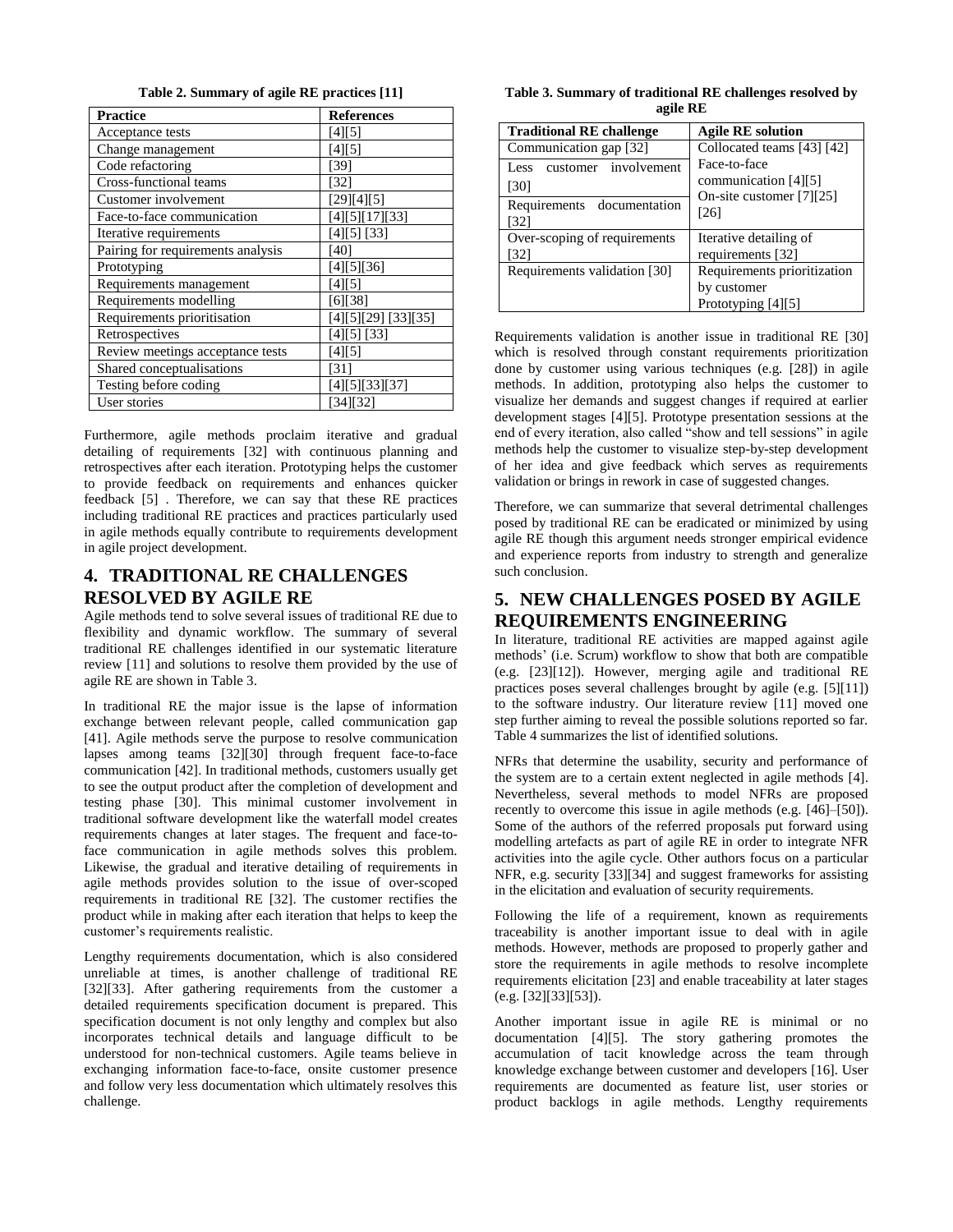documents are simply not the agile way of dealing with requirements. The need to document requirements is resolved to some extent by consistent and frequent face-to-face communication among team members.

#### **Table 4. Summary of agile RE challenges and their proposed solutions**

| <b>Agile RE challenges</b> | <b>Proposed solutions</b>       |  |
|----------------------------|---------------------------------|--|
| Neglecting NFRs [4]        | Methods to tackle NFRs in agile |  |
|                            | methods $[46][50]$              |  |
| Lack of requirements       | Methods to enable adequate      |  |
| traceability               | requirements traceability       |  |
|                            | [32] [33]                       |  |
| Incorrect requirements     | Methods for value based         |  |
| prioritization [23]        | requirements prioritization     |  |
|                            | [35][37]                        |  |
| Minimal requirements       | Collocated teams [43][42]       |  |
| documentation [4][5]       | Face-to-face communication      |  |
|                            | [4][5]                          |  |
|                            | On-site customer $[7][25][26]$  |  |
| Contractual issues [4]     | Legal measures                  |  |
|                            | Fixed price contracts [29][54]  |  |
| Customer availability [5]  | Proxy customers [5]             |  |
| Customer agreement         | Appointing appropriate          |  |
| [5][29]                    | customer representative [5]     |  |

In agile RE, clients perform business-value-based user story prioritization (e.g. [8][9][29]) depending upon their business needs and priorities. User stories are prioritized and reviewed before undergoing development [10]. However, incorrect requirement prioritization [23] can cause serious time and money loss in addition to rework.

The contractual terms of an agile based project are important issues in agile RE [4][12] that do not allow requirements' changes at later stages of product development. Changes at later stages of project involve cost that exceeds the pre-decided amount in contract. However, several studies (e.g. [29][54]) that focus on agile-based outsourced projects with fixed payment contracts state the solution for this issue.

Agile methods assume customer's availability [5][45] which itself is an issue due to time and budget allocation from client's side often resolved by introducing proxy or surrogate customers. However, customer's lack of domain knowledge, inability of decision-making, and lack of consensus on issues [5][29] can also cause serious issues in carrying out the project. This requires appropriate appointment of customer's representative with adequate domain knowledge from the client side.

In sum, it can be seen that agile RE also poses several serious challenges to the software industry. To counter these challenges some of the methods are proposed to carry out RE activities in agile methods smoothly (e.g. [23]). However, empirical evidence of the proposed solutions is required for implementation and generalization of results. Therefore, we can say that software industry lacks knowledge on how agile teams carry out RE activities in projects [55].

## **6. FINAL CONSIDERATIONS**

Our reflection on the ways in which agile and traditional RE differ brought us to the following conclusions, which have some implications for other researchers and practitioners.

First, while consolidating the published ideas on how agile RE takes place in real life, we found a coherent small set of related activities that seem to be present in each agile RE process. Of course, we cannot generalize that this is the way of how all agile companies around the world approach their requirements and structure their working practices. More research on how exactly companies go about managing their agile requirements is therefore necessary.

Second, the community attempts to come up with approaches to include NFRs into the agile paradigm. While proposals have been published, no empirical evaluation took place in real-life settings. This clearly indicates a gap in our knowledge on what approach would work in what context. This in turn means the need for more empirical evaluation research.

Third, we provide a set of steps that guide the way to carry out RE activities in agile methods. Further research needs to be carried out to back up the proposed hierarchy with empirical evidence for generalization of results. Moreover, it can serve as a preliminary guideline for software industry practitioners to carry out requirements in an agile way. Also, it helps the tool manufacturing industry to design agile-RE-specific tools for requirements management and other alleged activities.

# **7. ACKNOWLEDGMENTS**

We are highly grateful to Dr. Sabrina Marczak for her kind help with the idea, content and motivation for this paper . We also thank the PDTI Program, financed by Dell Computers of Brazil Ltd. (Law 8.248/91), for sponsoring the scholarship of one of the authors.

## **8. REFERENCES**

- [1]. Abdullah, N.N.B. et al., 2011. Communication Patterns of Agile Requirements Engineering. In *Proceedings of the 1st Workshop on Agile Requirements Engineering*. (Lancaster, United Kingdom, July 25-29, 2011).ARE'11. ACM. New York,NY,DOI=http://doi.acm.org/10.1145/2068783.2068784
- [2]. Aurum, A. & Wohlin, C. 2005. Requirements Engineering: Setting the Context. In Engineering and Managing Software Requirements A. Aurum & C. Wohlin, Ed. Springer-Verlag, Berlin Heidelberg, 1-15. DOI= 10.1007/978-3-642-19858- 8\_18.
- [3]. Bakalova, Z. et al., 2011. Agile requirements prioritization: What happens in practice and what is described in literature. Lecture Notes in Computer Science Ed. Springer-Verlag Berlin Heidelberg, 181–195.DOI= 10.1007/3-540-28244-0\_1
- [4]. Bang, T.J., 2007. An Agile Approach to Requirement Specification. In [Agile Processes in Software Engineering](http://link.springer.com/book/10.1007/978-3-540-73101-6)  [and Extreme Programming](http://link.springer.com/book/10.1007/978-3-540-73101-6) G. C. et al. Ed. Springer-Verlag Berlin Heidelberg.193–197. DOI= 10.1007/978-3-540- 73101-6\_35.
- [5]. Beck, K. et al., 2001. Manifesto for Agile Software Development. Available at: http://agilemanifesto.org/.
- [6]. Berry, D.M., 2004. The Inevitable Pain of Software Development, Why there is no silver bullet,. In *Proceedings of the International Workshop on Time Constrained Requirements Engineering*. pp. 50-74.
- [7]. Bjarnason, E., Wnuk, K. & Regnell, B., 2011. A Case Study on Benefits and Side-Effects of Agile Practices in Large-Scale Requirements Engineering. In *Proceedings of the 1st Workshop on Agile Requirements Engineering*. (Lancaster,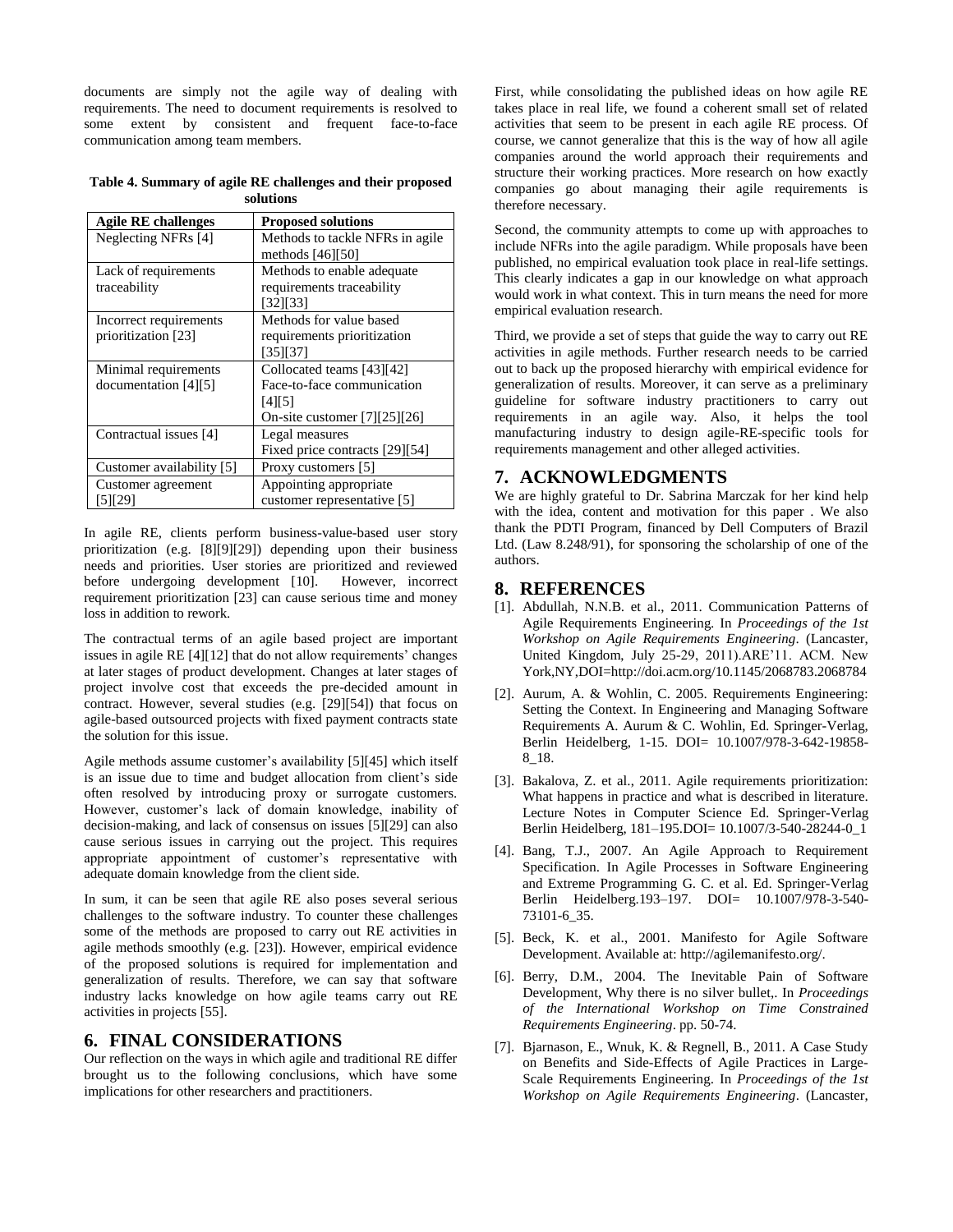United Kingdom, July 25-29, 2011).ARE'11. ACM. New York, NY. DOI= [10.1145/2068783.2068786.](http://dx.doi.org/10.1145/2068783.2068786)

- [8]. Bjarnason, E., Wnuk, K. & Regnell, B., 2011. Requirements are slipping through the gaps  $- A$  case study on causes  $\&$ effects of communication gaps in large-scale software development. In *Proceedings of the 19th International Requirements Engineering Conference.* Lancaster, United Kingdom, July 25-29, 2011) [ACM.](http://www.acm.org/publications) New York, NY,USA. DOI=http://ieeexplore.ieee.org/lpdocs/epic03/wrapper.htm?a rnumber=6051639.
- [9]. Boness, K. & Harrison, R., 2007. Goal Sketching : Towards Agile Requirements Engineering. *In Proceedings of the International Conference on Software Engineering Advances*. (Cap Esterel, France, 25-31 Aug. 2007 ) IEEE DOI[= 10.1109/ICSEA.2007.36.](http://dx.doi.org/10.1109/ICSEA.2007.36)
- [10].Cao, L. & Ramesh, B., 2008. Agile Requirements Engineering Practices: An Empirical Study*. IEEE Soft.* 25,1,60–67.(Dec2010) DOI=http://ieeexplore.ieee.org/xpls/abs\_all.jsp?arnumber=44 20071.
- [11].Carlson, D. & Matuzic, P., 2010. Practical Agile Requirements Engineering. *In Proceedings of the 13th Annual Systems Engineering Conference*. (San Diego, CA25- 28 Oct 2010).
- [12].Cohn, M., 2005a. *Agile Estimation and Planning,* Prentice Hall , USA.
- [13].Cohn, M., 2009. *User Stories Applied For Agile Software Development*, Addison Wesley. Indiana, USA:
- [14].Cohn, M., 2005b. Writing Effective User Stories for Agile Requirements Mike Cohn — background Today ' s agenda Ron Jeffries ' Three Cs. In Software development best practices 2005. pp. 1–35.
- [15].Dagnino, A., Smiley, K., Srikanth , H., Antón , A., Williams, L., 2004. Experiences in applying agile software development practices in new product development. *In Proceedings of the 8th IASTED International Conference on Software Engineering and Applications*. (November 9 – 11, 2004 Cambridge, USA) MA, United States.
- [16].Daneva, M. et al., 2013. Agile requirements prioritization in large-scale outsourced system projects: An empirical study. J. Sys. Soft, 86, 5, (1333–1353). DOI= http://linkinghub.elsevier.com/retrieve/pii/S01641212120035 36
- [17].Dybå, T. & Dingsøyr, T., 2009. What do we know about Agile Software development? *IEEE Soft*.,26, 5,DOI= [10.1109/MS.2009.145.](http://dx.doi.org/10.1109/MS.2009.145)
- [18].Eberlein, A. & Julio Cesar, S. do P.L., 2002. Agile Requirements Definition : A View from Requirements Engineering. *In Proceedings of the International Workshop on Time Constrained Requirements Engineering*. (Essen, Germany, 6–9 September 2002).doi=10.1.1.194.5553
- [19].Erickson, J., Lyytinen, K. & Siau, K., 2005. Agile Modeling , Agile Software Develpment , and Extreme Programming: The State of Research. *J. Database Manag* 16, 88–100.
- [20].Ernst, N. a. et al., 2014. Agile requirements engineering via para-consistent reasoning. *Info Syst,* 43, 100–116 DOI:http://linkinghub.elsevier.com/retrieve/pii/S0306437913 00077X .
- [21].Farid, W.M. & Mitropoulos, F.J., 2012a. NORMATIC: A visual tool for modeling Non-Functional Requirements in agile processes. 2012 *In the Proceedings of IEEE Southeastcon*, (Florida, US, 15-18 March 2012). DOI=: [10.1109/SECon.2012.6196989.](http://dx.doi.org/10.1109/SECon.2012.6196989)
- [22].Farid, W.M. & Mitropoulos, F.J., 2013. NORPLAN: Nonfunctional requirements planning for agile processes. *In the Proceedings of IEEE Southeastcon*, (Florida, US, 4-7 April 2013). DOI[= 10.1109/SECON.2013.6567463](http://dx.doi.org/10.1109/SECON.2013.6567463)
- [23].Farid, W.M. & Mitropoulos, F.J., 2012b. Novel lightweight engineering artifacts for modeling non-functional requirements in agile processes. *In the Proceedings of IEEE Southeastcon,* (Florida, US 15-18 March 2012) DOI= [10.1109/SECon.2012.6196988.](http://dx.doi.org/10.1109/SECon.2012.6196988)
- [24].Haugset, B. & Stalhane, T., 2012. Automated Acceptance Testing as an Agile Requirements Engineering Practice. *In the Proceedings of 45th Hawaii International Conference on System Sciences.* (Hawaii, US. 04 Jan - 07 Jan 2012) DOI= http://ieeexplore.ieee.org/lpdocs/epic03/wrapper.htm?arnum ber=6149535.
- [25].Helmy, W., Kamel, A. & Hegazy, O., 2012. Requirements engineering methodology in agile environment*. International Journal of Computer Science Issue*s,9,5,293–300.
- [26].Inayat, I. et al., 2014. A systematic literature review on agile requirements engineering practices and challenges. *Computers in Human Behavior.* (Dec 2014) DOI=http://www.sciencedirect.com/science/article/pii/S0747 56321400569X .
- [27].Jun, L., Qiuzhen, W. & Lin, G., 2010. Application of Agile Requirement Engineering in Modest-Sized Information Systems Development. *In the Proceedings of the Second World Congress on Software Engineering*. ( Wuhan, China, 19-20 Dec 2012). IEEE, DOI=http://ieeexplore.ieee.org/lpdocs/epic03/wrapper.htm?a rnumber=5718379 [Accessed October 10, 2012].
- [28].Kotonya, G. & Sommerville, I., 1997. *Requirements Engineering*, Wiley.
- [29].Kumar, M., Shukla, M. & Agarwal, S., 2013. A Hybrid Approach of Requirement Engineering in Agile Software Development*. In Proceedings of the International Conference on Machine Intelligence and Research Advancement*. (Venice, Italy, 21-23 Dec 2013) DOI=http://ieeexplore.ieee.org/lpdocs/epic03/wrapper.htm?a rnumber=6918885.
- [30].Lee, C. & Guadagno, L., 2003. FLUID: Echo–Agile Requirements Authoring and Traceability. *In Proceedings of the Midwest Software Engineering Conference*.
- [31].Lee, C., Guadagno, L. & Jia, X., 2003. An Agile Approach to Capturing Requirements and Traceability. *In Proceedings of the 2nd International Workshop on Traceability in Emerging Forms of Software Engineering*.(CA, USA 19 May)
- [32].Leffingwell, D., 2011. *Agile Software Requirements Lean Requirements Practices for Teams, Programs, and the Enterprise,* Addison Wesley.
- [33].Lucia, A. De & Qusef, A., 2010. Requirements engineering in agile software development. *Journal of Emerging Technologies in Web Intelligence*, 2, 3, 308–313.
- [34].Lundh, E. & Sandberg, M., 2002. Time Constrained Requirements Engineering with Extreme Programming – An